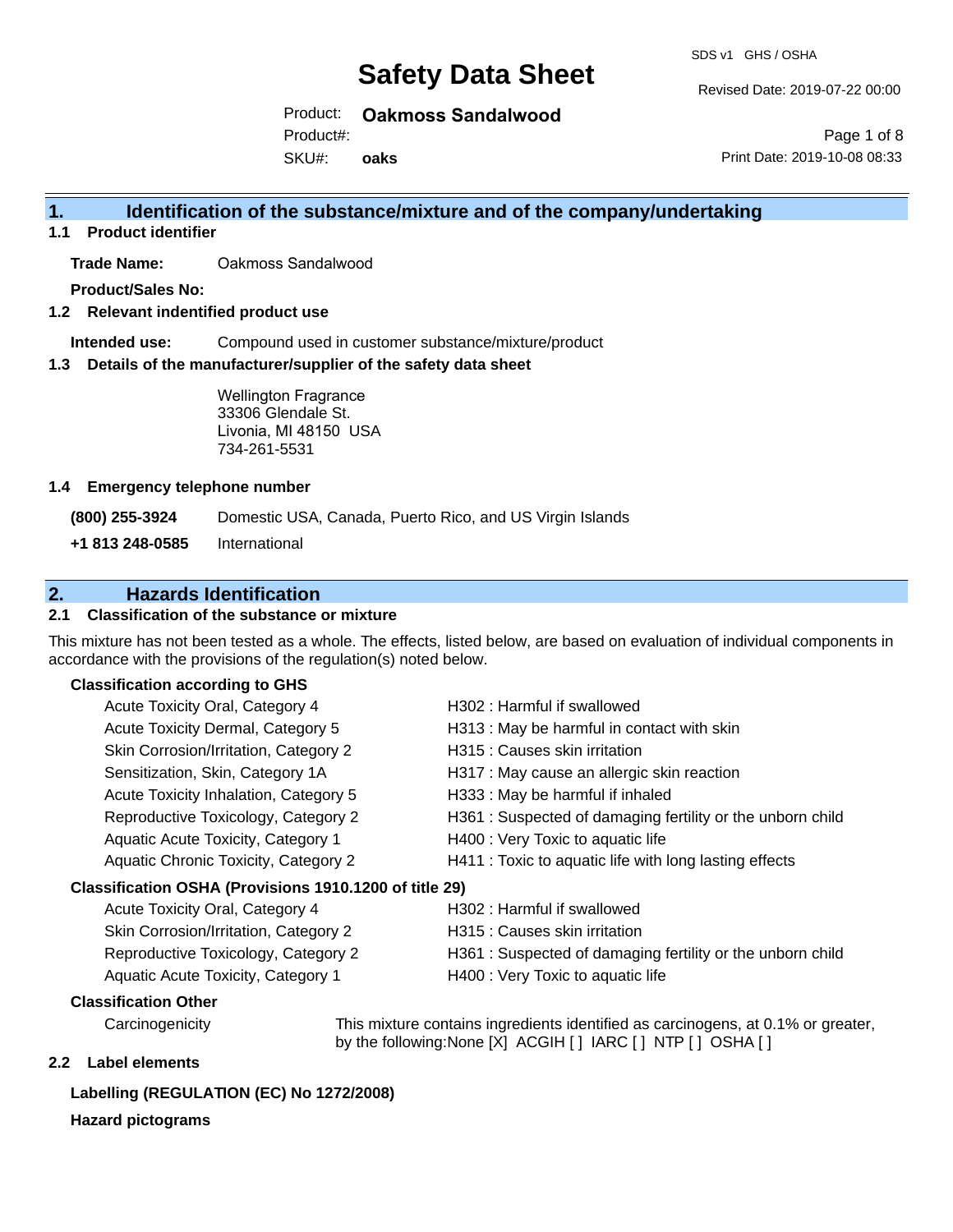#### Revised Date: 2019-07-22 00:00

Print Date: 2019-10-08 08:33

Page 2 of 8

## Product: **Oakmoss Sandalwood**

| Product#: |
|-----------|
|-----------|

SKU#: **oaks**





### **Signal Word: Warning**

| <b>Hazard statments</b> |                                                     |
|-------------------------|-----------------------------------------------------|
| H302                    | Harmful if swallowed                                |
| H313                    | May be harmful in contact with skin                 |
| H315                    | Causes skin irritation                              |
| H317                    | May cause an allergic skin reaction                 |
| H333                    | May be harmful if inhaled                           |
| H361                    | Suspected of damaging fertility or the unborn child |
| H400                    | Very Toxic to aquatic life                          |
| H411                    | Toxic to aquatic life with long lasting effects     |

### **Precautionary Statements**

#### **Prevention:**

| P <sub>201</sub> | Obtain special instructions before use                                   |
|------------------|--------------------------------------------------------------------------|
| P <sub>202</sub> | Do not handle until all safety precautions have been read and understood |
| P <sub>264</sub> | Wash hands thoroughly after handling                                     |
| P270             | Do not eat, drink or smoke when using this product                       |
| P <sub>272</sub> | Contaminated work clothing should not be allowed out of the workplace    |
| P273             | Avoid release to the environment                                         |
| P281             | Use personal protective equipment as required                            |

### **Response:**

| P301 + P312 + P330 | IF SWALLOWED: Call a POISON CENTER or doctor/physician if you feel unwell Rinse<br>mouth |
|--------------------|------------------------------------------------------------------------------------------|
| P302 + P352        | IF ON SKIN: Wash with soap and water                                                     |
| P304 + P312        | IF INHALED: Call a POISON CENTER or doctor/physician if you feel unwell                  |
| P308 + P313        | IF exposed or concerned: Get medical advice/attention                                    |
| P333 + P313        | If skin irritation or a rash occurs: Get medical advice/attention                        |
| P362               | Take off contaminated clothing and wash before reuse                                     |
| P363               | Wash contaminated clothing before reuse                                                  |
| P391               | <b>Collect Spillage</b>                                                                  |
|                    |                                                                                          |

**2.3 Other Hazards**

### **no data available**

# **3. Composition/Information on Ingredients**

## **3.1 Mixtures**

This product is a complex mixture of ingredients, which contains among others the following substance(s), presenting a health or environmental hazard within the meaning of the UN Globally Harmonized System of Classification and Labeling of Chemicals (GHS):

| CAS#       |     | Conc. |                           |
|------------|-----|-------|---------------------------|
| Ingredient | EC# | Range | <b>GHS Classification</b> |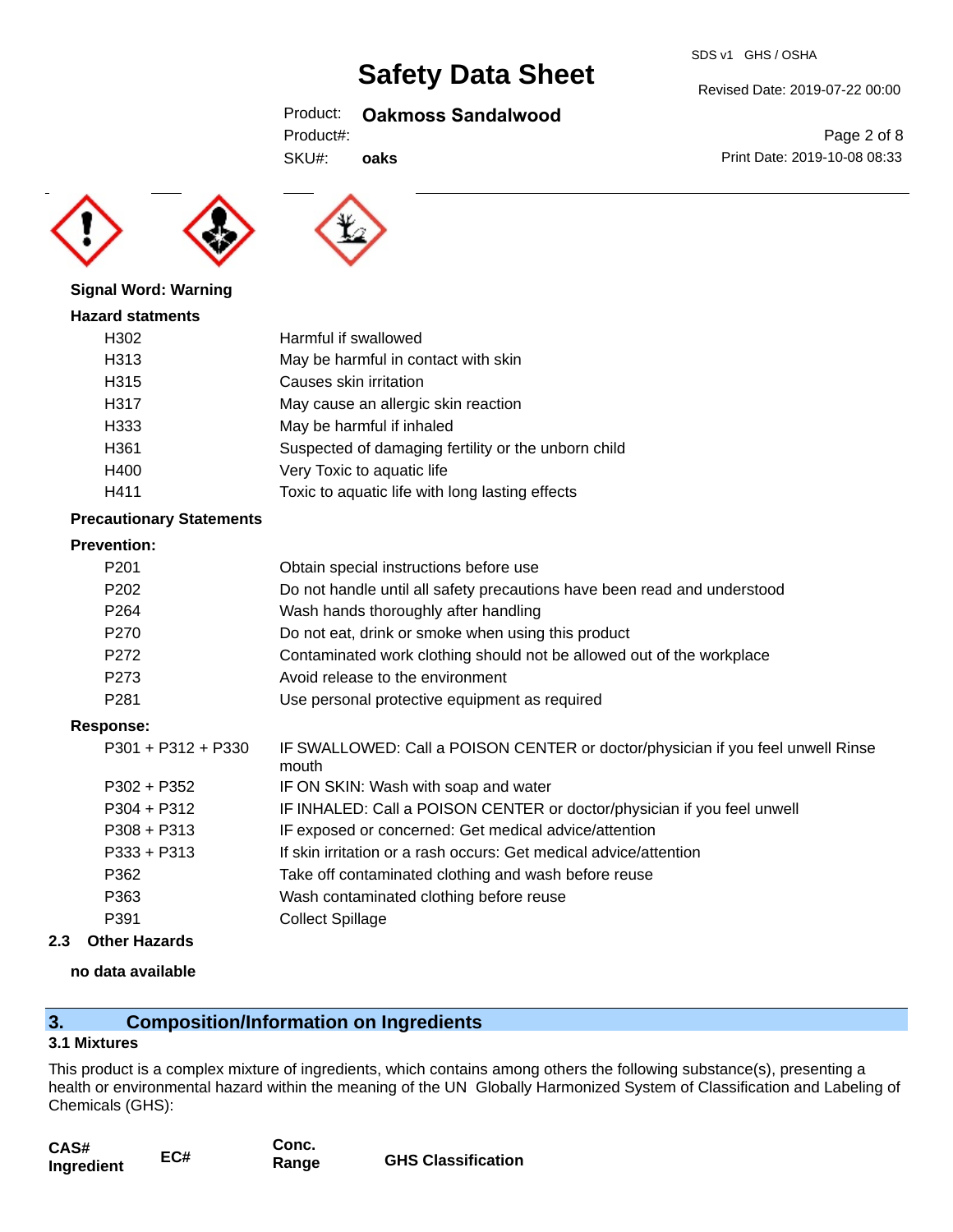SDS v1 GHS / OSHA

Revised Date: 2019-07-22 00:00

# Product: **Oakmoss Sandalwood**

Product#:

SKU#: **oaks**

Page 3 of 8 Print Date: 2019-10-08 08:33

| CAS#<br>Ingredient                                       | EC#                                       | Conc.<br>Range | <b>GHS Classification</b>           |
|----------------------------------------------------------|-------------------------------------------|----------------|-------------------------------------|
| 120-51-4                                                 | 204-402-9                                 | 60 - 70 %      | H302; H313; H400; H411              |
| <b>Benzyl Benzoate</b>                                   |                                           |                |                                     |
| 1222-05-5                                                | 214-946-9                                 | $5 - 10%$      | H316; H400; H410                    |
|                                                          | Hexamethylindanopyran                     |                |                                     |
| 54464-57-2                                               | 259-174-3                                 | $5 - 10 \%$    | H315; H317; H400; H410              |
|                                                          | Tetramethyl Acetyloctahydronaphthalenes   |                |                                     |
| 66068-84-6                                               | 266-100-3                                 | $5 - 10%$      | H315; H401; H411                    |
|                                                          | Isocamphenyl cyclohexanol (mixed isomers) |                |                                     |
| 80-54-6                                                  | 201-289-8                                 | $2 - 5%$       | H227; H302; H315; H317; H361; H401; |
| H412<br><b>Butylphenyl Methylpropional</b>               |                                           |                |                                     |
| 118-58-1                                                 | 204-262-9                                 | $1 - 2%$       | H303; H317; H320; H401; H412        |
| <b>Benzyl Salicylate</b>                                 |                                           |                |                                     |
| 5989-27-5                                                | 227-813-5                                 | $1 - 2 \%$     | H226; H304; H315; H317; H400; H410  |
| Limonene                                                 |                                           |                |                                     |
| 1205-17-0                                                | 214-881-6                                 | $0.1 - 1.0 \%$ | H303; H317; H361; H401; H411        |
| a-Methyl-1,3-benzodioxole-5-propionaldehyde              |                                           |                |                                     |
| 31906-04-4                                               | 250-863-4                                 | $0.1 - 1.0 %$  | H317; H402                          |
| Hydroxyisohexyl 3-cyclohexene carboxaldehyde             |                                           |                |                                     |
| See Section 16 for full text of GHS classification codes |                                           |                |                                     |
|                                                          |                                           |                |                                     |

See Section 16 for full text of GHS classification codes which where not shown in section 2

Total Hydrocarbon Content (%  $w/w$ ) = 1.79

# **4. First Aid Measures**

## **4.1 Description of first aid measures**

| Inhalation:                                                                                                                           | Remove from exposure site to fresh air and keep at rest.<br>Obtain medical advice.                            |
|---------------------------------------------------------------------------------------------------------------------------------------|---------------------------------------------------------------------------------------------------------------|
| <b>Eye Exposure:</b>                                                                                                                  | Flush immediately with water for at least 15 minutes.<br>Contact physician if symptoms persist.               |
| <b>Skin Exposure:</b>                                                                                                                 | Remove contaminated clothes. Wash thoroughly with water (and soap).<br>Contact physician if symptoms persist. |
| Rinse mouth with water and obtain medical advice.<br>Ingestion:<br>Most important symptoms and effects, both acute and delayed<br>4.2 |                                                                                                               |
| Symptoms:                                                                                                                             | no data available                                                                                             |
| <b>Risks:</b><br>Indication of any immediate medical attention and special treatment needed<br>4.3                                    | Refer to Section 2.2 "Hazard Statements"                                                                      |

| Treatment: | Refer to Section 2.2 "Response" |
|------------|---------------------------------|
|------------|---------------------------------|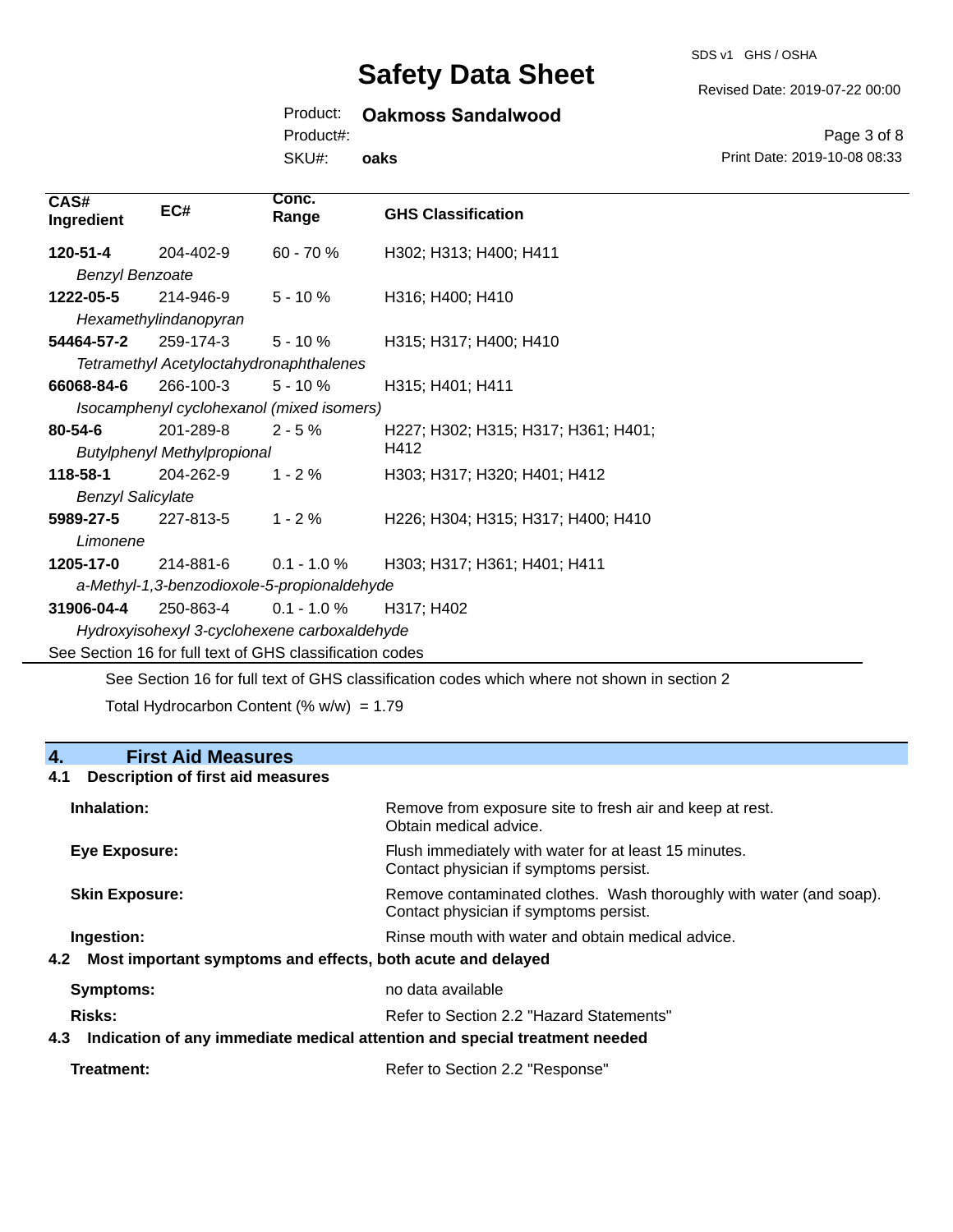SDS v1 GHS / OSHA

Revised Date: 2019-07-22 00:00

Product: **Oakmoss Sandalwood**

Product#:

SKU#: **oaks**

Page 4 of 8 Print Date: 2019-10-08 08:33

| 5 <sub>1</sub><br><b>Fire-Fighting measures</b>                |                                                   |  |
|----------------------------------------------------------------|---------------------------------------------------|--|
| <b>Extinguishing media</b><br>5.1                              |                                                   |  |
| Suitable:                                                      | Carbon dioxide (CO2), Dry chemical, Foam          |  |
| Unsuitable                                                     | Do not use a direct water jet on burning material |  |
| Special hazards arising from the substance or mixture<br>5.2   |                                                   |  |
| During fire fighting:<br><b>Advice for firefighters</b><br>5.3 | Water may be ineffective                          |  |
| <b>Further information:</b>                                    | Standard procedure for chemical fires             |  |

## **6. Accidental Release Measures**

#### **6.1 Personal precautions, protective equipment and emergency procedures**

Avoid inhalation and contact with skin and eyes. A self-contained breathing apparatus is recommended in case of a major spill.

#### **6.2 Environmental precautions**

Keep away from drains, soil, and surface and groundwater.

#### **6.3 Methods and materials for containment and cleaning up**

Clean up spillage promptly. Remove ignition sources. Provide adequate ventilation. Avoid excessive inhalation of vapors. Gross spillages should be contained by use of sand or inert powder and disposed of according to the local regulations.

#### **6.4 Reference to other sections**

Not Applicable

## **7. Handling and Storage**

#### **7.1 Precautions for safe handling**

Apply according to good manufacturing and industrial hygiene practices with proper ventilation. Do not drink, eat or smoke while handling. Respect good personal hygiene.

#### **7.2 Conditions for safe storage, including any incompatibilities**

Store in a cool, dry and ventilated area away from heat sources and protected from light in tightly closed original container. Avoid uncoated metal container. Keep air contact to a minimum.

## **7.3 Specific end uses**

No information available

### **8. Exposure Controls/Personal Protection**

#### **8.1 Control parameters**

**Exposure Limits:** Contains no substances with occupational exposure limit values.

**Engineering Controls:** Use local exhaust as needed.

#### **8.2 Exposure controls - Personal protective equipment**

**Eye protection:** Tightly sealed goggles, face shield, or safety glasses with brow guards and side shields, etc. as may be appropriate for the exposure

**Respiratory protection:** Avoid excessive inhalation of concentrated vapors. Apply local ventilation where appropriate.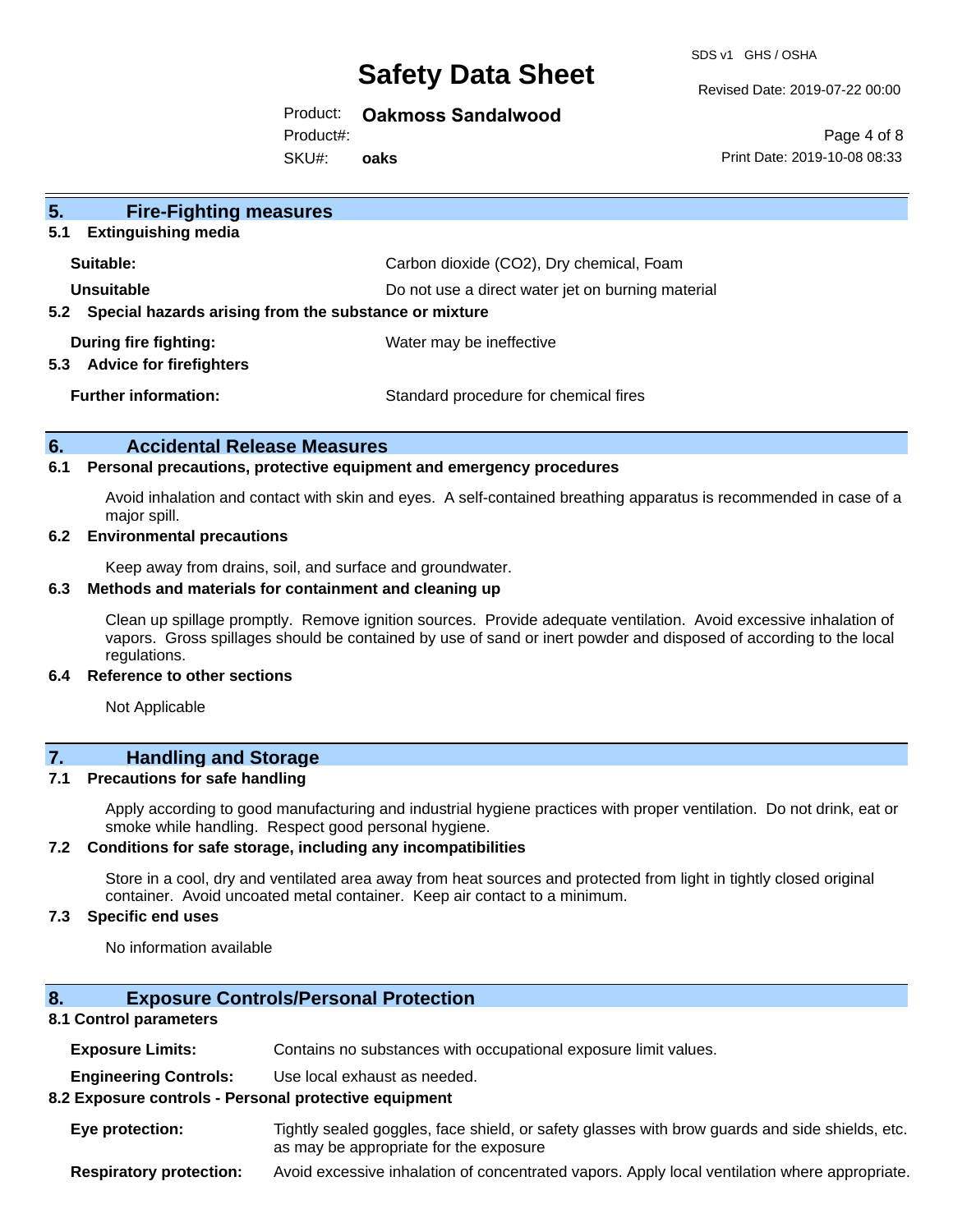SDS v1 GHS / OSHA

Revised Date: 2019-07-22 00:00

Product: **Oakmoss Sandalwood**

Product#:

SKU#: **oaks**

Page 5 of 8 Print Date: 2019-10-08 08:33

**Skin protection:** Avoid Skin contact. Use chemically resistant gloves as needed.

# **9. Physical and Chemical Properties**

## **9.1 Information on basic physical and chemical properties**

| Appearance:                  | Liquid                          |
|------------------------------|---------------------------------|
| Odor:                        | Conforms to Standard            |
| Color:                       | Yellow Tint (G1) to Yellow (G4) |
| <b>Viscosity:</b>            | Liquid                          |
| <b>Freezing Point:</b>       | Not determined                  |
| <b>Boiling Point:</b>        | Not determined                  |
| <b>Melting Point:</b>        | Not determined                  |
| <b>Flashpoint (CCCFP):</b>   | >200 F (93.33 C)                |
| <b>Auto flammability:</b>    | Not determined                  |
| <b>Explosive Properties:</b> | None Expected                   |
| <b>Oxidizing properties:</b> | None Expected                   |
| Vapor Pressure (mmHg@20 C):  | 0.0226                          |
| %VOC:                        | 0.02                            |
| Specific Gravity @ 25 C:     | 1.0670                          |
| Density @ 25 C:              | 1.0640                          |
| Refractive Index @ 20 C:     | 1.5440                          |
| Soluble in:                  | Oil                             |

## **10. Stability and Reactivity**

| 10.1 Reactivity                         | None                                               |
|-----------------------------------------|----------------------------------------------------|
| <b>10.2 Chemical stability</b>          | Stable                                             |
| 10.3 Possibility of hazardous reactions | None known                                         |
| 10.4 Conditions to avoid                | None known                                         |
| 10.5 Incompatible materials             | Strong oxidizing agents, strong acids, and alkalis |
| 10.6 Hazardous decomposition products   | None known                                         |

# **11. Toxicological Information**

#### **11.1 Toxicological Effects**

Acute Toxicity Estimates (ATEs) based on the individual Ingredient Toxicity Data utilizing the "Additivity Formula"

**Acute toxicity - Oral - (Rat) mg/kg** (LD50: 1790.2981) Harmful if swallowed **Acute toxicity - Inhalation - (Rat) mg/L/4hr** (LD50: 124.9330) May be harmful if inhaled **Skin corrosion / irritation** May be harmful if inhaled

Acute toxicity - Dermal - (Rabbit) mg/kg <br>
(LD50: 3755.3931) May be harmful in contact with skin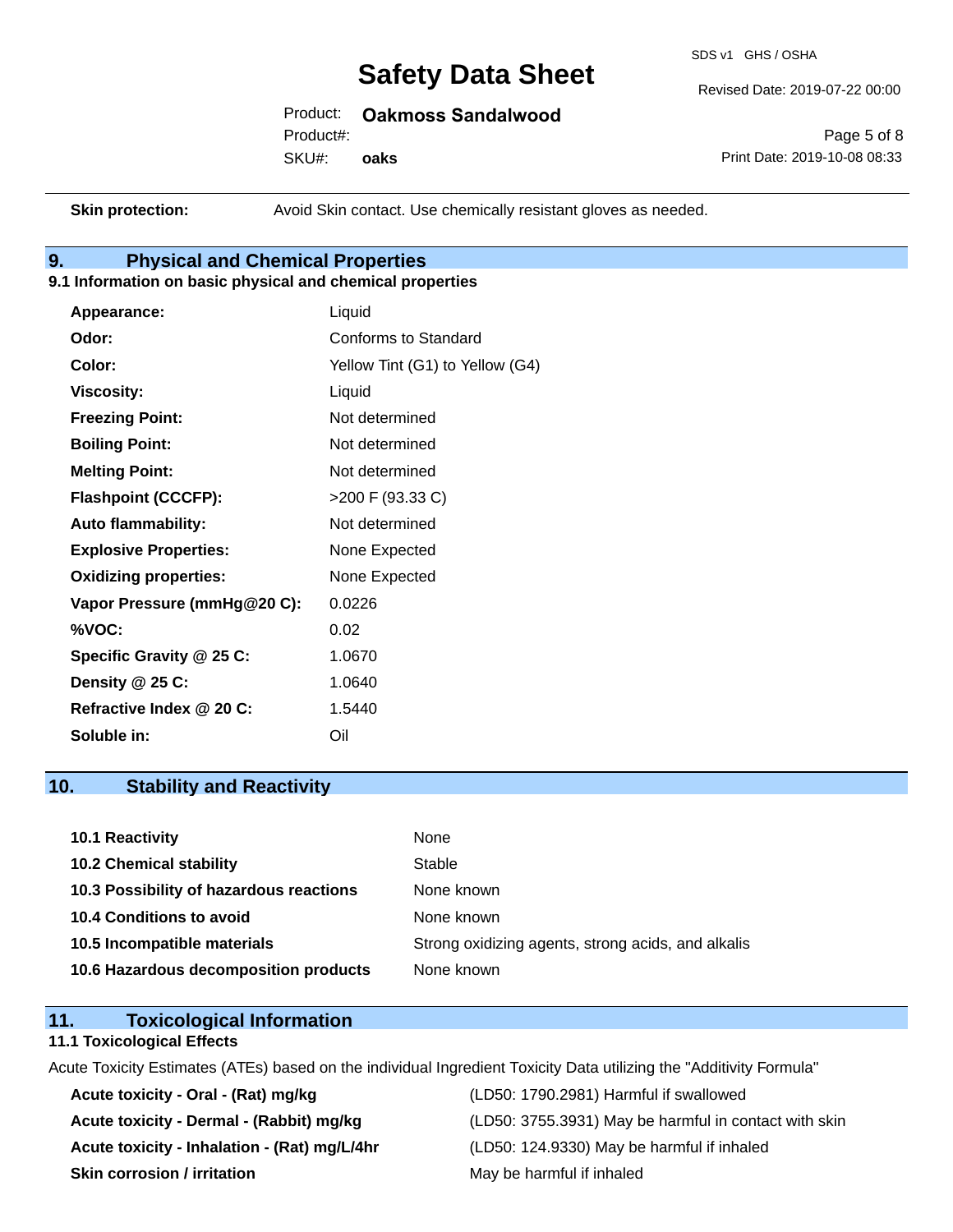SDS v1 GHS / OSHA

Revised Date: 2019-07-22 00:00

Product: **Oakmoss Sandalwood**

SKU#: Product#:

**oaks**

Page 6 of 8 Print Date: 2019-10-08 08:33

| Serious eye damage / irritation                    | Not classified - the classification criteria are not met |
|----------------------------------------------------|----------------------------------------------------------|
| <b>Respiratory sensitization</b>                   | Not classified - the classification criteria are not met |
| <b>Skin sensitization</b>                          | May cause an allergic skin reaction                      |
| <b>Germ cell mutagenicity</b>                      | Not classified - the classification criteria are not met |
| Carcinogenicity                                    | Not classified - the classification criteria are not met |
| <b>Reproductive toxicity</b>                       | Suspected of damaging fertility or the unborn child      |
| Specific target organ toxicity - single exposure   | Not classified - the classification criteria are not met |
| Specific target organ toxicity - repeated exposure | Not classified - the classification criteria are not met |
| <b>Aspiration hazard</b>                           | Not classified - the classification criteria are not met |

# **12. Ecological Information**

**12.1 Toxicity**

| <b>Acute acquatic toxicity</b>     | Very Toxic to aquatic life                      |
|------------------------------------|-------------------------------------------------|
| <b>Chronic acquatic toxicity</b>   | Toxic to aquatic life with long lasting effects |
| <b>Toxicity Data on soil</b>       | no data available                               |
| <b>Toxicity on other organisms</b> | no data available                               |
|                                    |                                                 |
| 12.2 Persistence and degradability | no data available                               |
| 12.3 Bioaccumulative potential     | no data available                               |
| 12.4 Mobility in soil              | no data available                               |
| 12.5 Other adverse effects         | no data available                               |

### **13. Disposal Conditions**

## **13.1 Waste treatment methods**

Do not allow product to reach sewage systems. Dispose of in accordance with all local and national regulations. Send to a licensed waste management company.The product should not be allowed to enter drains, water courses or the soil. Do not contaminate ponds, waterways or ditches with chemical or used container.

# **14. Transport Information**

| <b>Marine Pollutant</b>                                                                  | Yes. Ingredient of greatest environmental impact:<br>120-51-4 : (60 - 70 %) : Benzyl Benzoate |              |                                     |                 |        |  |  |
|------------------------------------------------------------------------------------------|-----------------------------------------------------------------------------------------------|--------------|-------------------------------------|-----------------|--------|--|--|
| Regulator                                                                                |                                                                                               | <b>Class</b> | <b>Pack Group</b>                   | <b>Sub Risk</b> | UN-nr. |  |  |
| U.S. DOT (Non-Bulk)<br><b>Chemicals NOI</b><br><b>ADR/RID (International Road/Rail)</b>  |                                                                                               |              | Not Regulated - Not Dangerous Goods |                 |        |  |  |
| <b>Environmentally Hazardous</b><br>Substance, Liquid, n.o.s.<br><b>IATA (Air Cargo)</b> |                                                                                               | 9            | Ш                                   |                 | UN3082 |  |  |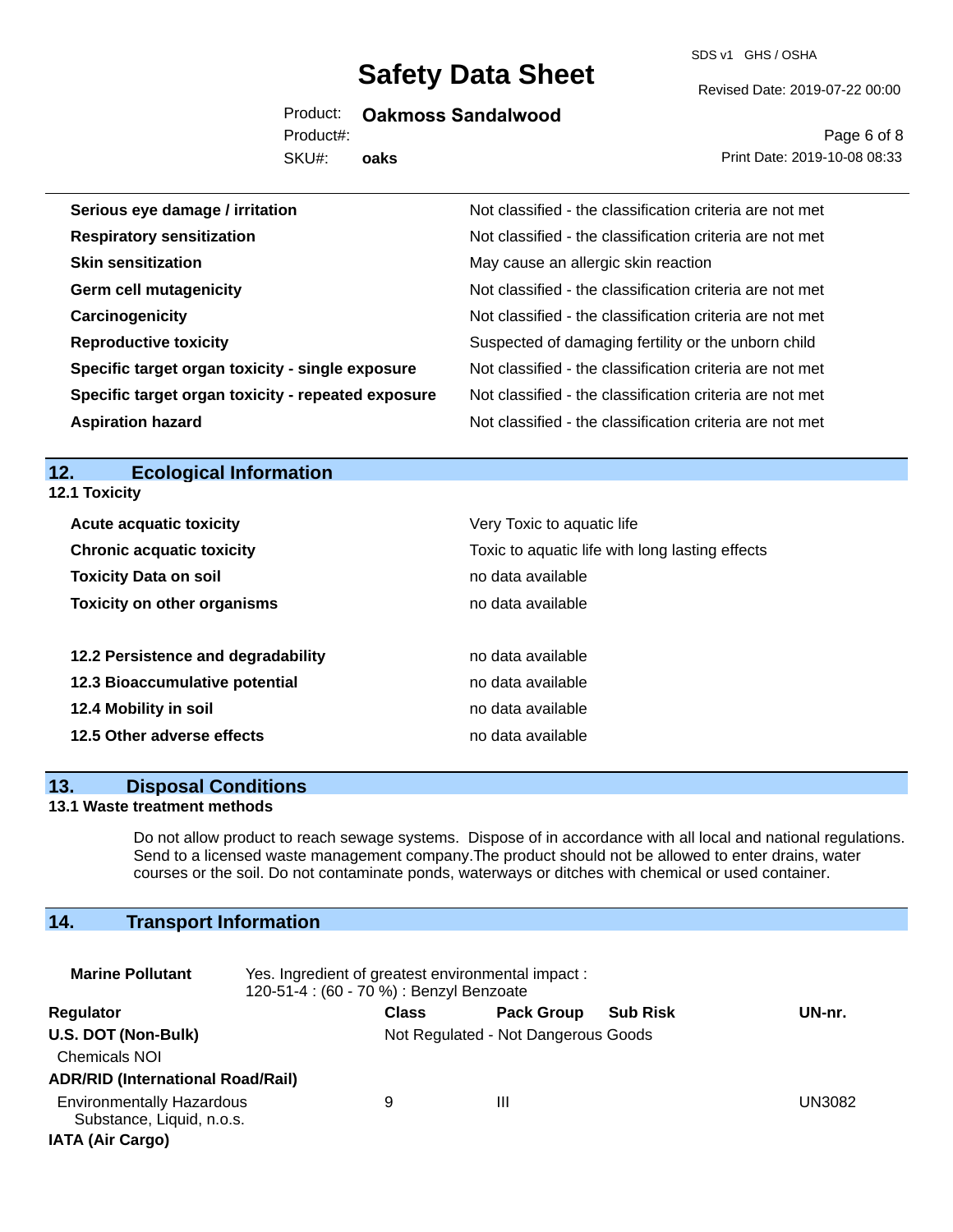SDS v1 GHS / OSHA

Revised Date: 2019-07-22 00:00

|                                                                                  |                                   | Product:  |      | <b>Oakmoss Sandalwood</b>                                                |                              |  |
|----------------------------------------------------------------------------------|-----------------------------------|-----------|------|--------------------------------------------------------------------------|------------------------------|--|
|                                                                                  |                                   | Product#: |      |                                                                          | Page 7 of 8                  |  |
|                                                                                  |                                   | SKU#:     | oaks |                                                                          | Print Date: 2019-10-08 08:33 |  |
| <b>Environmentally Hazardous</b><br>Substance, Liquid, n.o.s.                    |                                   |           | 9    | III                                                                      | <b>UN3082</b>                |  |
| IMDG (Sea)                                                                       |                                   |           |      |                                                                          |                              |  |
| <b>Environmentally Hazardous</b><br>Substance, Liquid, n.o.s.                    |                                   |           | 9    | III                                                                      | <b>UN3082</b>                |  |
| 15.<br><b>U.S. Federal Regulations</b>                                           | <b>Regulatory Information</b>     |           |      |                                                                          |                              |  |
| <b>TSCA (Toxic Substance Control Act)</b>                                        |                                   |           |      | All components of the substance/mixture are listed or exempt             |                              |  |
| 40 CFR(EPCRA, SARA, CERCLA and CAA)<br><b>U.S. State Regulations</b>             |                                   |           |      | This product contains NO components of concern.                          |                              |  |
| <b>California Proposition 65 Warning</b>                                         |                                   |           |      | This product contains the following components:                          |                              |  |
|                                                                                  | 123-35-3(NF 204-622-5 0.01 - 0.1% |           |      | beta-Myrcene (Natural Source)                                            |                              |  |
| 94-59-7                                                                          | $202 - 345 - 4 \le 21$ ppm        |           |      | Safrole (Natural Source)                                                 |                              |  |
| $93 - 15 - 2$                                                                    | $202 - 223 - 0 \leq 7$ ppm        |           |      | Methyl Eugenol (Natural Source)                                          |                              |  |
| <b>Canadian Regulations</b>                                                      |                                   |           |      |                                                                          |                              |  |
| <b>DSL</b>                                                                       |                                   |           |      | 100.00% of the components are listed or exempt.                          |                              |  |
| 16.                                                                              | <b>Other Information</b>          |           |      |                                                                          |                              |  |
|                                                                                  |                                   |           |      |                                                                          |                              |  |
|                                                                                  |                                   |           |      | GHS H-Statements referred to under section 3 and not listed in section 2 |                              |  |
| H226 : Flammable liquid and vapour                                               |                                   |           |      |                                                                          | H227 : Combustible liquid    |  |
| H303 : May be harmful if swallowed                                               |                                   |           |      | H304 : May be fatal if swallowed and enters airways                      |                              |  |
| H316 : Causes mild skin irritation<br>H317 : May cause an allergic skin reaction |                                   |           |      |                                                                          |                              |  |

H320 : Causes eye irritation **H401** : Toxic to aquatic life

H412 : Harmful to aquatic life with long lasting effects

#### **Total Fractional Values**

(TFV) Risk (TFV) Risk

- (7.83) Aquatic Chronic Toxicity, Category 2 (5.25) Sensitization, Skin, Category 1B
- 
- (3.30) Aquatic Acute Toxicity, Category 1 (2.25) Skin Corrosion/Irritation, Category 3
- (1.65) Skin Corrosion/Irritation, Category 2 (1.33) Acute Toxicity Dermal, Category 5
- 
- H402 : Harmful to aquatic life **H410** : Very toxic to aquatic life with long lasting effects
	-
- (78.55) Aquatic Chronic Toxicity, Category 3 (40.02) Acute Toxicity Inhalation, Category 5
	-
- (3.75) Sensitization, Skin, Category 1A (3.71) Aquatic Chronic Toxicity, Category 4
	-
	-
- (1.12) Acute Toxicity Oral, Category 4 (1.10) Reproductive Toxicology, Category 2